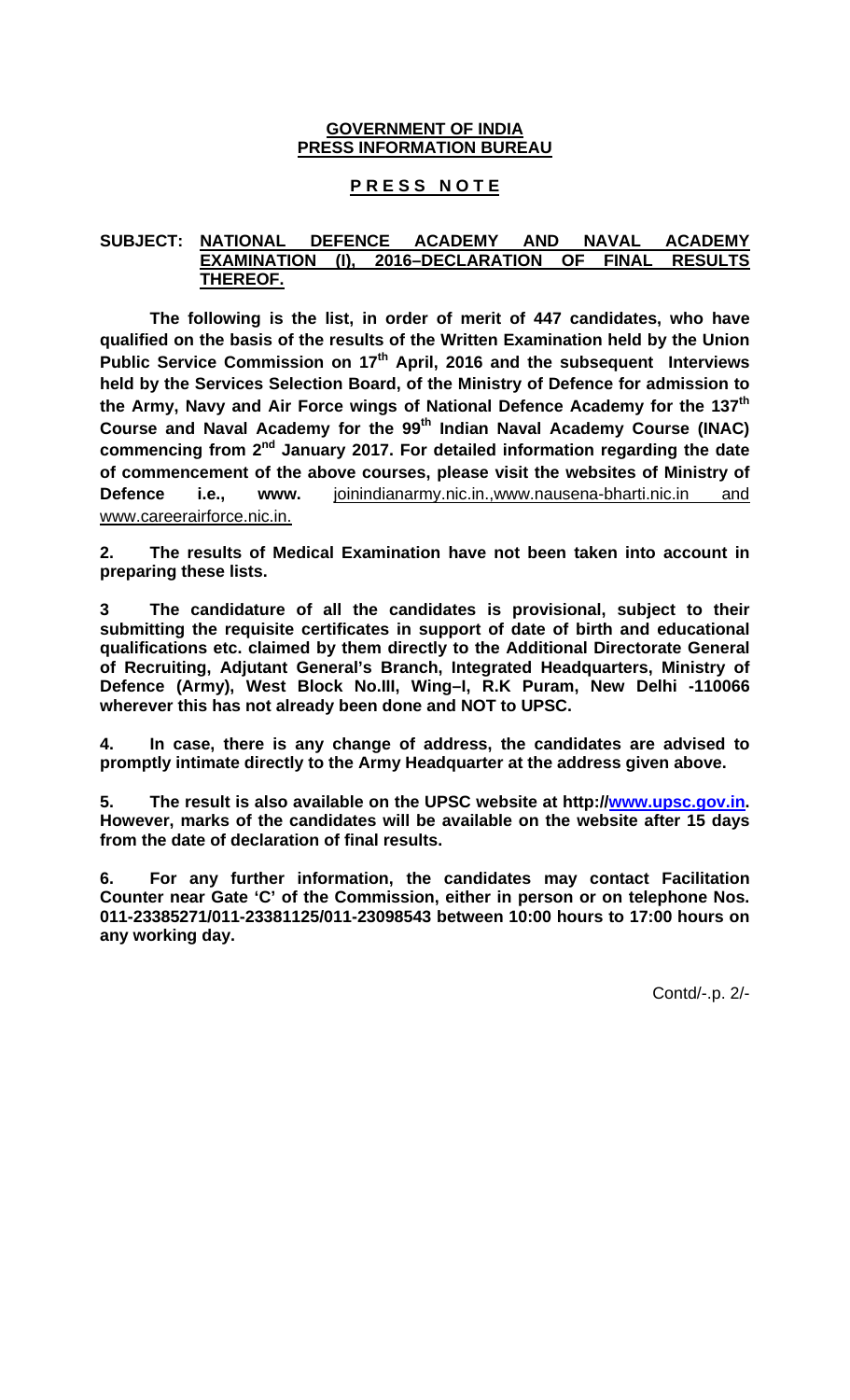N.D.A. & N.A.(I) EXAMINATION 2016 - 2 -

| S.NO.                   | <b>ROLL NO</b>     | <b>NAME</b>                               |
|-------------------------|--------------------|-------------------------------------------|
|                         |                    |                                           |
| $\mathbf{1}$            | 0103842            | SURAJ KUMAR VERMA                         |
| $\overline{c}$          | 0074701            | ANKIT KUMAR AWWAL                         |
| $\overline{\mathbf{3}}$ | 0073730            | ALOK TIWARI                               |
| $\overline{4}$          | 0164488            | VICKRANT RAJ                              |
| 5                       | 0075501            | <b>LALIT KUMAR</b>                        |
| 6                       | 0074052            | <b>VEDANT SHARMA</b>                      |
| $\overline{7}$          | 0137269            | KUSHAGRA MISHRA                           |
| 8                       | 0218418            | <b>AMIT KUMAR</b>                         |
| 9                       | 0137591            | WATANDEEP SINGH SIDHU                     |
| 10                      | 0021234            | <b>SAURABH SARKHEL</b>                    |
| 11                      | 0074221            | <b>ASHISH KUMAR PANDEY</b>                |
| 12                      | 0118711            | PANDIT VIKAS BHARDWAJ                     |
| 13                      | 0254160            | <b>CHINMAY GOYAL</b>                      |
| 14                      | 0167371            | NISHANT KUMAR VISHWAKARMA                 |
| 15                      | 0057730            | <b>AMANDEEP DESWAL</b>                    |
| 16                      | 0345665            | KUNWAR NRIPENDRA SINGH                    |
| 17                      | 0098883            | <b>SUMIT RAJ KANDWAL</b>                  |
| 18                      | 0118065            | <b>KSHITIJ JAYANT</b>                     |
| 19                      | 0053185            | <b>JITENDRA SINGH</b>                     |
| 20                      | 0113934            | <b>RISHU KUMAR</b>                        |
| 21                      | 0143683            | <b>SHAURYA KUMAR</b>                      |
| 22                      | 0105090            | <b>ISHAN RANDHAWA</b>                     |
| 23                      | 0101604            | <b>DEEPAK GUPTA</b>                       |
| 24                      | 0006278            | AJAY PRAKASH SHARMA                       |
| 25                      | 0317154            | <b>KUNAL SINGH</b>                        |
| 26                      | 0028367            | VISHAL RAJAIN                             |
| 27                      | 0096484            | ADARSH PARMAR                             |
| 28                      | 0063648            | NIKHIL VISWANATHAN                        |
| 29                      | 0235987            | <b>ABHINAV SINGH</b>                      |
| 30                      | 0047922            | <b>SHIVANSHU SINGH</b>                    |
| 31                      | 0067549            | <b>LAKSHAY</b>                            |
| 32                      | 0461083            | ROHIT YADAV                               |
| 33                      | 0059966            | <b>SOURABH B AUTI</b>                     |
| 34                      | 0313891            | <b>I S SIDDARTH</b>                       |
| 35                      | 0294561            | PIYUSH SHARMA                             |
| 36                      | 0016035            | VARUN CHADHA                              |
| 37                      | 0068189            | <b>ARJUN NARULA</b>                       |
| 38                      | 0099364            | <b>AVINASH KUMAR SINGH</b>                |
| 39                      | 0113910            | <b>DEVESH RATHAUR</b>                     |
| 40                      | 0407967            | <b>NAVDEEP SAINI</b>                      |
| 41                      | 0060170            | <b>MAJJI GIRIDHAR</b>                     |
| 42                      | 0239821            | PRINCE SINGH SURYAVANSHI                  |
| 43                      | 0095129            | SARVGYA SHARMA                            |
| 44<br>45                | 0103484            | <b>SHUBHAM MISHRA</b><br><b>DIVYANSHU</b> |
| 46                      | 0173724<br>0184895 | <b>SACHIN RATHEE</b>                      |
| 47                      | 0044557            | ASHISH KUMAR SANGWAN                      |
| 48                      | 0231539            | <b>SUVINSHU</b>                           |
| 49                      | 0385612            | <b>DENNIS DEVAIAH PB</b>                  |
| 50                      | 0255650            | NIDESH SINGH YADAV                        |
| 51                      | 0266188            | <b>VAIBHAV SINGH</b>                      |
| 52                      | 0010719            | <b>MAYANK SHARMA</b>                      |
|                         |                    |                                           |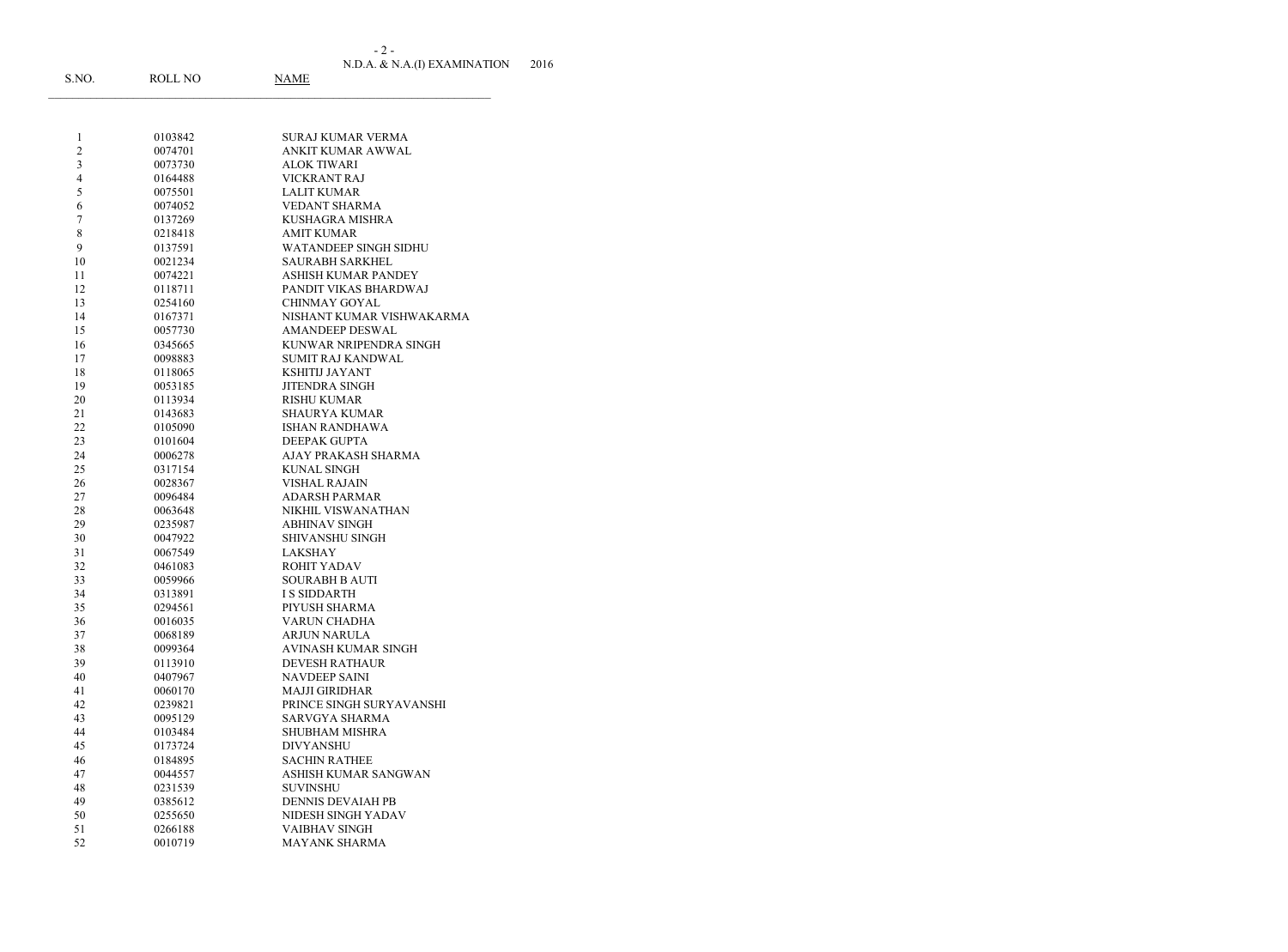N.D.A. & N.A.(I) EXAMINATION 2016 - 3 -

| 53       | 0072028            | <b>PAL NIHAR</b>                                  |
|----------|--------------------|---------------------------------------------------|
| 54       | 0026376            | <b>ABHINAV VATS</b>                               |
| 55       | 0244438            | <b>SHUBHAM KAURAV</b>                             |
| 56       | 0349163            | <b>AAKASH SONI</b>                                |
| 57       | 0025405            | <b>SOURAV KUMAR</b>                               |
| 58       | 0039020            | PREETESH MISHRA                                   |
| 59       | 0018585            | <b>ASHUTOSH PANDEY</b>                            |
| 60       | 0055037            | <b>GUDLA VENKATA REDDY</b>                        |
| 61       | 0004147            | <b>BHAVYA DHINGRA</b>                             |
| 62       | 0030562            | <b>VINAY</b>                                      |
| 63       | 0114094            | <b>RISHABH KUMAR</b>                              |
| 64       | 0003448            | AKSHAY RAJ SINGH                                  |
| 65       | 0301585            | <b>AKSHAY</b>                                     |
| 66       | 0278920            | DEEPANKAR LONDHE                                  |
| 67       | 0003006            | <b>ANIKET SATHE</b>                               |
| 68       | 0169713            | M THIRUPATHI                                      |
| 69       | 0299971            | <b>ANIRUDH NAIR</b>                               |
| 70       | 0222052            | <b>JUBIN STEPHAN</b>                              |
| 71       | 0452833            | <b>BHUVNESHWER</b>                                |
| 72       | 0459938            | <b>VEDANT SINGH</b>                               |
| 73       | 0085288            | <b>ABHISHEK KUMAR SINGH</b>                       |
| 74       | 0014288            | PRASHANTH J                                       |
| 75       | 0140315            | <b>VIKASH KUMAR</b>                               |
| 76       | 0323978            | <b>BILAWAL SINGH</b>                              |
| 77       | 0039677            | <b>SHIVAM KUMAR</b>                               |
| 78       | 0055028            | <b>G TARUN CHOWDARY</b>                           |
| 79       | 0117773            | <b>SURAJ SINGH</b>                                |
| 80       | 0106879            | <b>VAIBHAV KANDPAL</b>                            |
| 81       | 0117583            | <b>SUMIT MISHRA</b>                               |
| 82       | 0191253            | <b>RAJEEV RANJAN</b>                              |
| 83       | 0342497            | <b>JAFAR KHAN S</b>                               |
| 84       | 0062852            | PARAS GANGWAR                                     |
| 85       | 0099500            | <b>ARPIT GAHLAWAT</b>                             |
| 86       | 0478934            | PRADEEP GURJAR                                    |
| 87       | 0185215            | <b>DINESH KUMAR</b>                               |
| 88       | 0012469            | MOHIT KUMAR BALODA                                |
| 89       | 0170245            | AJAY SHARMA                                       |
| 90<br>91 | 0010864<br>0006615 | <b>DIVYANSH GUPTA</b><br><b>SAMARTH CHOUDHARY</b> |
| 92       | 0266305            | ADHIRAJ SINGH MATTU                               |
| 93       | 0253135            | <b>HENSI DABAS</b>                                |
| 94       | 0172682            | <b>SHIKHAR SINGH</b>                              |
| 95       | 0054868            | <b>GOURU SAI TARUN</b>                            |
| 96       | 0014700            | <b>ANURAG PANDEY</b>                              |
| 97       | 0126972            | <b>AMAN RAMOLA</b>                                |
| 98       | 0211997            | <b>B LIANSANGA</b>                                |
| 99       | 0008494            | <b>MALAY VYAS</b>                                 |
| 100      | 0060817            | <b>SAURABH KUMAR</b>                              |
| 101      | 0273051            | <b>MANIK BILLAWRIA</b>                            |
| 102      | 0050091            | <b>BOUPINDER SINGH</b>                            |
| 103      | 0188556            | <b>MANU KAUL</b>                                  |
| 104      | 0269255            | KH OMPROKASH SINGHA                               |
|          |                    |                                                   |

S.NO. ROLL NO NAME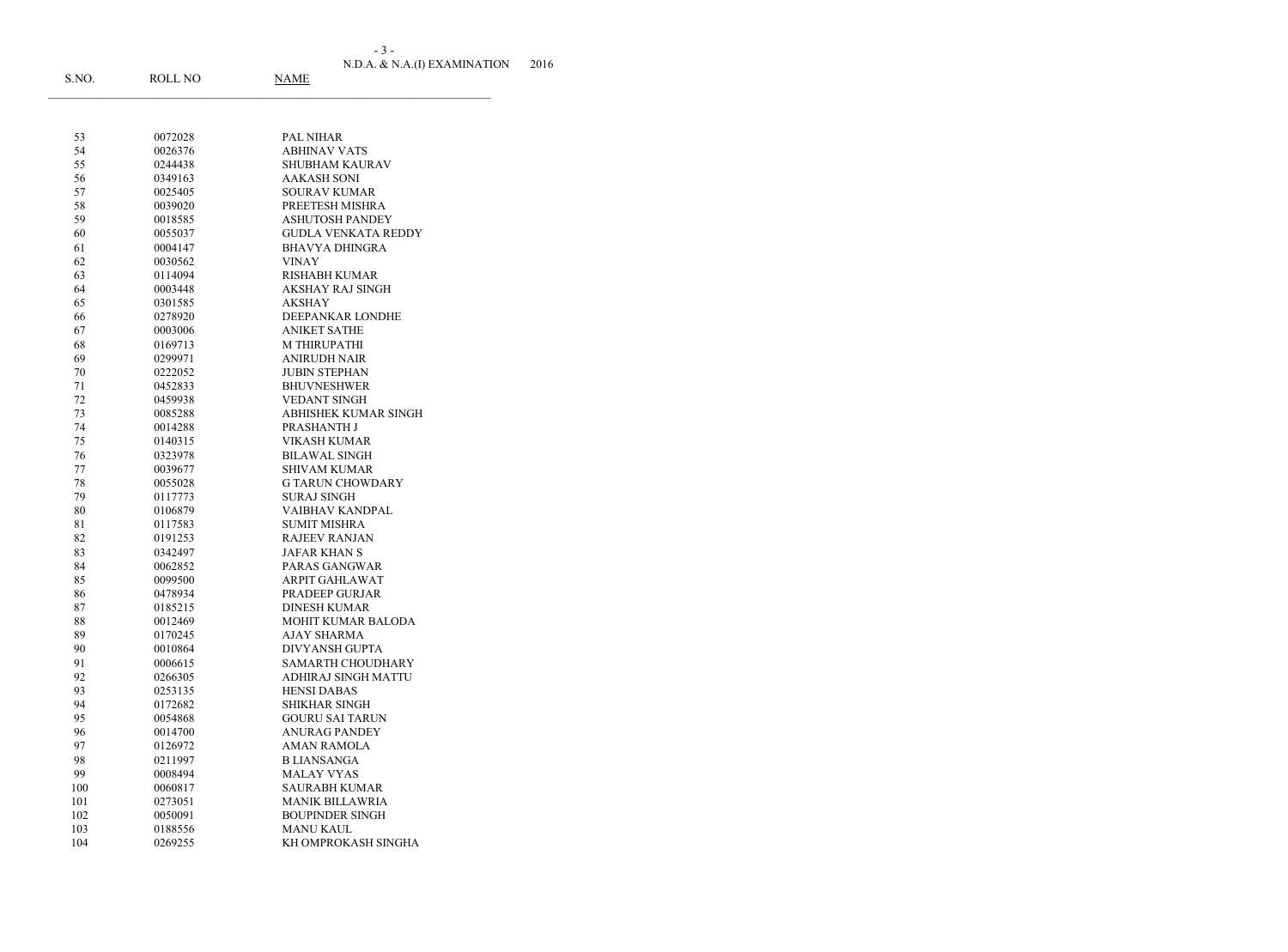N.D.A. & N.A.(I) EXAMINATION 2016 - 4 -

| 105 | 0265588 | SANGRAM SINGH               |
|-----|---------|-----------------------------|
| 106 | 0025586 | <b>SAHEJPREET SINGH</b>     |
| 107 | 0001843 | KUSHAGRA SINGH CHAUHAN      |
| 108 | 0223508 | <b>VASUDEV SHARMA</b>       |
| 109 | 0321583 | RAHUL DEO PRAMANIK          |
| 110 | 0055011 | CHINTADA SURYA MOULI        |
| 111 | 0073808 | <b>HUNNY</b>                |
| 112 | 0139995 | CHAUDHARY JAYRAJ LAXMANBHAI |
| 113 | 0259277 | <b>RISHABH SINGH</b>        |
| 114 | 0004633 | <b>MANGESH VERMA</b>        |
| 115 | 0090059 | <b>SAURABH YADAV</b>        |
| 116 | 0373621 | <b>SAANAND DUDPURI</b>      |
| 117 | 0031694 | <b>ABHIRAM KONDATH</b>      |
| 118 | 0063168 | <b>SREEDEVE</b>             |
| 119 | 0376353 | <b>VIVEK BHARDWAJ</b>       |
| 120 | 0458054 | <b>SHIV KUMAR YADAV</b>     |
| 121 | 0075809 | <b>SANATH ANAND</b>         |
| 122 | 0100016 | KAPIL KUMAR BALDIA          |
| 123 | 0185852 | <b>ARBIND KUMAR</b>         |
| 124 | 0217013 | <b>INDERJEET SINGH</b>      |
| 125 | 0333414 | D V GHANASHYAMAA            |
| 126 | 0083105 | PRANEET THAPA               |
| 127 | 0019186 | <b>SHUBHAM BADOLA</b>       |
|     |         | <b>ROHAN KOK</b>            |
| 128 | 0263185 |                             |
| 129 | 0434732 | <b>RAHUL MEHTA</b>          |
| 130 | 0100982 | <b>GURPREET SHARMA</b>      |
| 131 | 0139675 | <b>ABHISHEK RAJ</b>         |
| 132 | 0330401 | MAHAVEER SINGH CHAUHAN      |
| 133 | 0349209 | MOHAN SATWIK CHINTA         |
| 134 | 0114413 | <b>SUMANT KUMAR</b>         |
| 135 | 0425575 | ANKIT KUMAR YADAV           |
| 136 | 0001001 | ANKIT S BHADOURIA           |
| 137 | 0122918 | <b>RISHAV THAKUR</b>        |
| 138 | 0118141 | ARJUN PRATAP SINGH          |
| 139 | 0086780 | KARAN SINGH MAHAR           |
| 140 | 0003878 | RACHAKONDA RISHAB SHANKAR   |
| 141 | 0003403 | <b>PRATIK</b>               |
| 142 | 0399062 | DIKSHANT KAMBOJ             |
| 143 | 0024038 | <b>SUSHANT KAWAN</b>        |
| 144 | 0119853 | PIYUSH KUMAR                |
| 145 | 0027866 | SIDHARTH SINGH              |
| 146 | 0164812 | <b>JAGDEEP NARAYAN</b>      |
| 147 | 0345969 | <b>AMITANSHU KUMAR</b>      |
| 148 | 0145745 | <b>HARSH SINGH TOMAR</b>    |
| 149 | 0048534 | <b>ARJUN SINGH</b>          |
| 150 | 0139028 | <b>VIJAY RAWAT</b>          |
| 151 | 0117960 | <b>VINIT KHATRI</b>         |
| 152 | 0121003 | <b>VARUN MOHAN</b>          |
| 153 | 0167879 | <b>ABHISHEK CHOUDHARY</b>   |
| 154 | 0223880 | <b>AMRIT PAL SINGH</b>      |
| 155 | 0224020 | <b>VISHAL RATHEE</b>        |
|     |         |                             |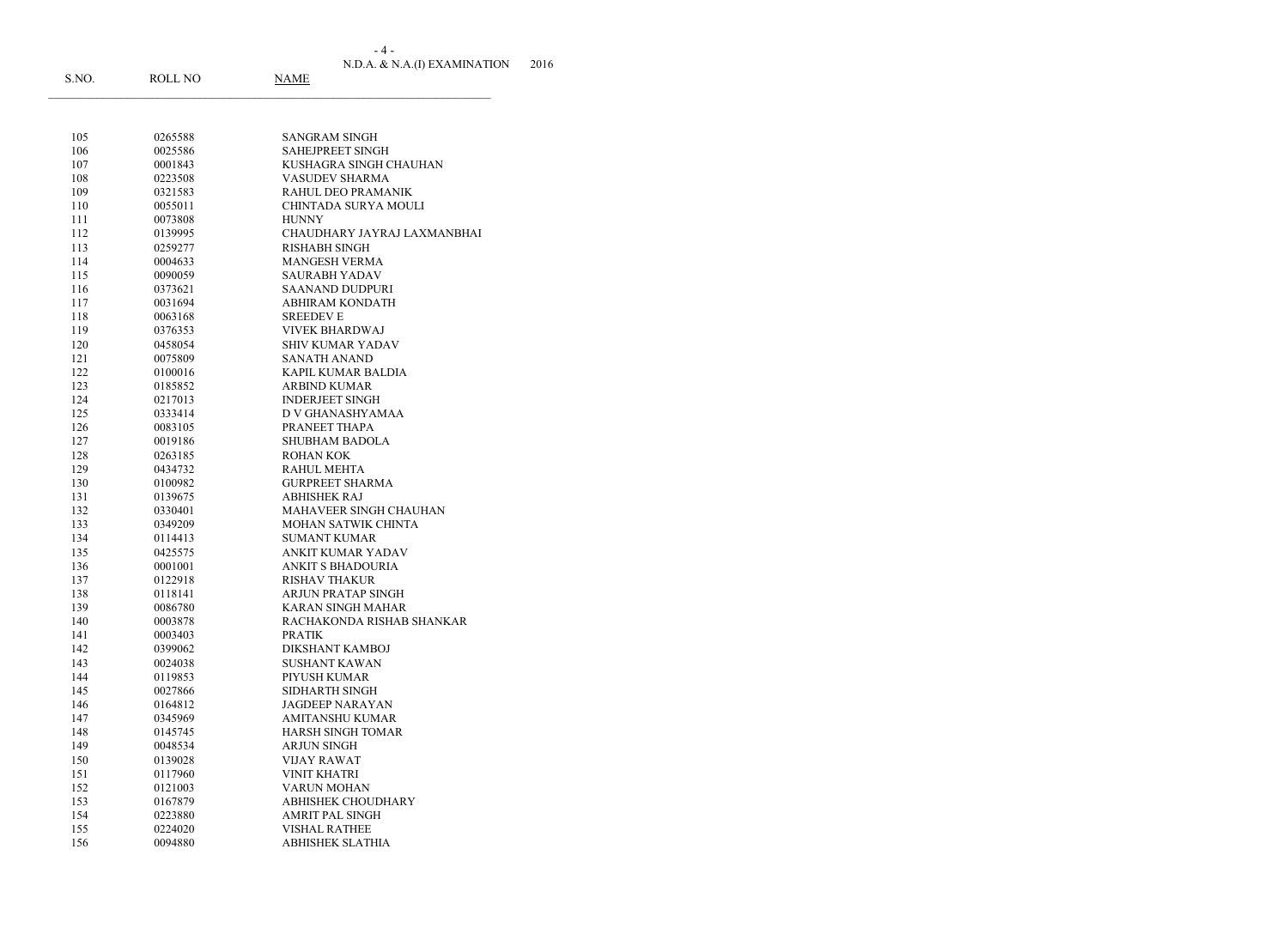N.D.A. & N.A.(I) EXAMINATION 2016 - 5 -

| S.NO.      | ROLL NO            | <b>NAME</b>                                  |
|------------|--------------------|----------------------------------------------|
|            |                    |                                              |
| 157        | 0422634            | <b>AKASH KUMAR</b>                           |
| 158        | 0096988            | <b>LOVEPREET SINGH</b>                       |
| 159        | 0090795            | <b>SHIVANSH</b>                              |
| 160        | 0006238            | VAIBHAV KUMAR NIGAM                          |
| 161        | 0006775            | <b>ABHISHEK KUMAR</b>                        |
| 162        | 0103513            | <b>GAUTAM JUKARIA</b>                        |
| 163        | 0004391            | HARPREET SINGH                               |
| 164        | 0266317            | <b>ROHIT RAJ</b>                             |
| 165        | 0139515            | <b>ABHISHEK KUMAR</b>                        |
| 166        | 0041420            | <b>ANURAG SHUKLA</b>                         |
| 167        | 0112973            | NISHANT KUMAR                                |
| 168        | 0261727            | <b>RUPAK KUMAR</b>                           |
| 169        | 0012658            | <b>OJAS TOHRA</b>                            |
| 170        | 0000251            | <b>ABHISHEK DHAKA</b>                        |
| 171        | 0016193            | DEVANSHU DHAWAN                              |
| 172        | 0000825            | SATHISH S POGATYANATTI                       |
| 173        | 0366788            | <b>AKASH RAJ</b>                             |
| 174        | 0049892            | <b>ANAND KUMAR</b>                           |
| 175        | 0054293            | <b>ROHIT KUMAR</b>                           |
| 176        | 0229779            | <b>AKASHDEEP</b>                             |
| 177        | 0354105            | <b>RACHIT SAINI</b>                          |
| 178        | 0061720            | LAD RAHUL JALINDAR                           |
| 179        | 0138325            | <b>DHIRAJ SINGH</b>                          |
| 180        | 0001113            | <b>SANDEEP SINGH MATE</b>                    |
| 181        | 0019052            | <b>SUBHANKAR BRAHMA</b>                      |
| 182        | 0118328            | <b>JESIN ALEX</b>                            |
| 183        | 0307371            | <b>VISHAL KUMAR</b>                          |
| 184        | 0020204            | SACHIN KUMAR YADAV                           |
| 185        | 0283133            | <b>BHARAT TEWARI</b>                         |
| 186        | 0094400            | <b>MANPREET SINGH</b>                        |
| 187        | 0400831            | <b>ADARSH RAJPUT</b>                         |
| 188        | 0200337            | <b>JOEL SHEEN R S</b><br><b>ANVESH DUBEY</b> |
| 189<br>190 | 0223625<br>0091494 | <b>VISHAL LATHAR</b>                         |
|            | 0239094            | AVINASH KUMAR YADAV                          |
| 191<br>192 | 0216815            | NITYAM KUKAR                                 |
| 193        | 0008458            | PAWAN SHUKLA                                 |
| 194        | 0045858            | <b>AMAN</b>                                  |
| 195        | 0417319            | PRITHVIRAJ P J                               |
| 196        | 0007851            | RUSHIKESH SARDA                              |
| 197        | 0059690            | KOMARAVOLU ADHARVAN SAMEER                   |
| 198        | 0301449            | TAPENDRA CHOUDHARY                           |
| 199        | 0001086            | MOHIT SINGH SHEKHAWAT                        |
| 200        | 0111537            | <b>VARUN THAPA</b>                           |
| 201        | 0046853            | <b>ADITYA GUPTA</b>                          |
| 202        | 0379569            | <b>HARSHVIJAY TANWAR</b>                     |
| 203        | 0025612            | NEERAJ RATHORE                               |
| 204        | 0018350            | ANUJ CHHIKARA                                |
| 205        | 0112317            | NIHAR SHARMA                                 |
| 206        | 0213596            | JAYAKRISHNAN J K                             |
| 207        | 0235313            | <b>SUDEEP PANIGRAHI</b>                      |
| 208        | 0146217            | PAWAN JOSHI                                  |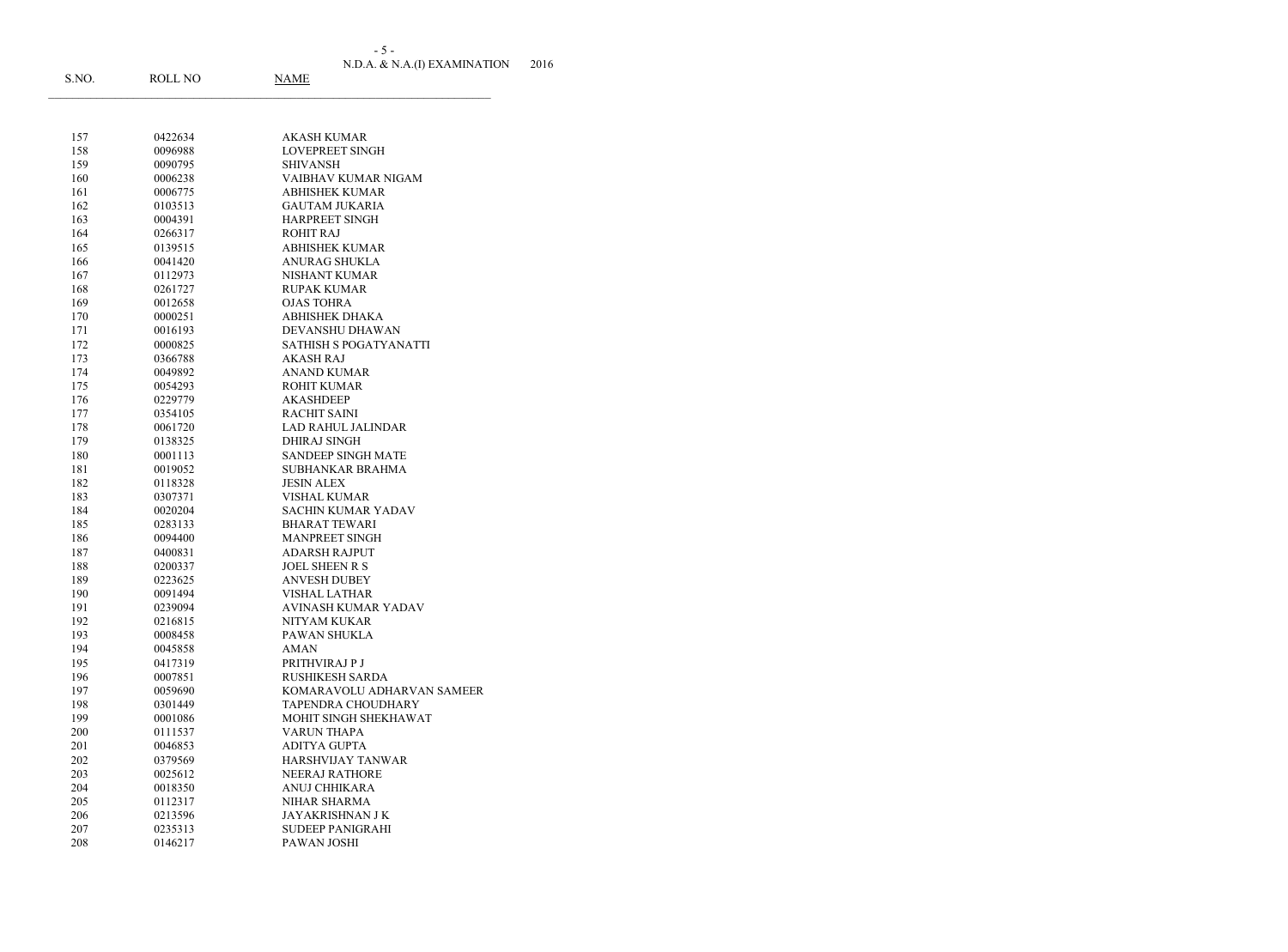N.D.A. & N.A.(I) EXAMINATION 2016 - 6 -

| S.NO.      | ROLL NO            | <b>NAME</b>                     |
|------------|--------------------|---------------------------------|
|            |                    |                                 |
| 209        | 0043069            | <b>MANAN BHARDWAJ</b>           |
| 210        | 0004390            | <b>NAIR TUSHAR SHANKAR</b>      |
| 211        | 0309474            | <b>SAURABH</b>                  |
| 212        | 0050030            | <b>GHARIHARAN</b>               |
| 213        | 0222832            | UTSAV SINGH PARWAL              |
| 214        | 0016651            | <b>SHASHANK SHARMA</b>          |
| 215        | 0007695            | <b>DEVANSH DUBEY</b>            |
| 216        | 0114414            | <b>MUKESH RAM</b>               |
| 217        | 0211909            | YASH HAMSA DHWAJA               |
| 218        | 0074488            | <b>NAVEEN KUMAR</b>             |
| 219        | 0195713            | <b>SAMIT RAJ</b>                |
| 220        | 0372493            | <b>SHANU KUMAR</b>              |
| 221        | 0368281            | P RIYESH RITHIK SINGH           |
| 222        | 0414812            | <b>JITENDRA PRATAP</b>          |
| 223        | 0002083            | PRATEEJ KUMAR                   |
| 224        | 0006407            | VIVEK NARENDRA JOSHI            |
| 225        | 0427547            | <b>ABHISHEK KUMAR SINGH</b>     |
| 226        | 0015918            | <b>SHUBHAM MAHAJAN</b>          |
| 227        | 0001383            | KAUSHAL SHARMA                  |
| 228        | 0052009            | ARYAMAAN SINGH CHAUHAN          |
| 229        | 0290820            | KORRA ARAVIND NAIK              |
| 230        | 0200767            | <b>ARYAN PRASHER</b>            |
| 231        | 0001733            | ADITYA BHATIA                   |
| 232        | 0498524            | DEEPANSHU LALLER                |
| 233        | 0276495            | ROHIT SHARMA                    |
| 234        | 0181927            | PRITAM RAMDASANI                |
| 235        | 0370656            | <b>ARYA BHUSHAN</b>             |
| 236        | 0002443            | <b>VISHAL CHHETRI</b>           |
| 237        | 0089024            | <b>BOBIN SINGH</b>              |
| 238        | 0297426            | <b>KUNDAN SINGH</b>             |
| 239        | 0254135            | <b>KARTIK SINGH</b>             |
| 240        | 0047960            | NITESH YADAV                    |
| 241        | 0004336            | <b>HARSH DEEP BHARDWAJ</b>      |
| 242        | 0359802            | <b>HARDIK YADAV</b>             |
| 243        | 0019586            | MANISH KUMAR SIHAG              |
| 244<br>245 | 0225397            | AKSHIT RAGHAV                   |
| 246        | 0400244<br>0463742 | MURALI KESAVAN A<br>VICKY SINGH |
| 247        | 0162596            | SOURAV SHARMA                   |
| 248        | 0206107            | <b>ARKSHIT KAPOOR</b>           |
| 249        | 0063368            | DEEPAK SINGH BANI               |
| 250        | 0069053            | <b>AMIT YADAV</b>               |
| 251        | 0486844            | LALIT SINGH DANGI               |
| 252        | 0212391            | PANDURU ARVIND NAIDU            |
| 253        | 0239254            | PRAKHAR CHANDRAKAR              |
| 254        | 0237902            | <b>NAVEEN BHATT</b>             |
| 255        | 0057057            | <b>BISWAJIT JENA</b>            |
| 256        | 0337672            | <b>EMMANUEL MARTIN</b>          |
| 257        | 0269736            | DIGVJAY SINGH                   |
| 258        | 0179681            | NABYENDU NEOGI                  |
| 259        | 0077267            | UPENDER SINGH TEOTIA            |
| 260        | 0125097            | <b>AMTOJ SINGH SIDHU</b>        |
|            |                    |                                 |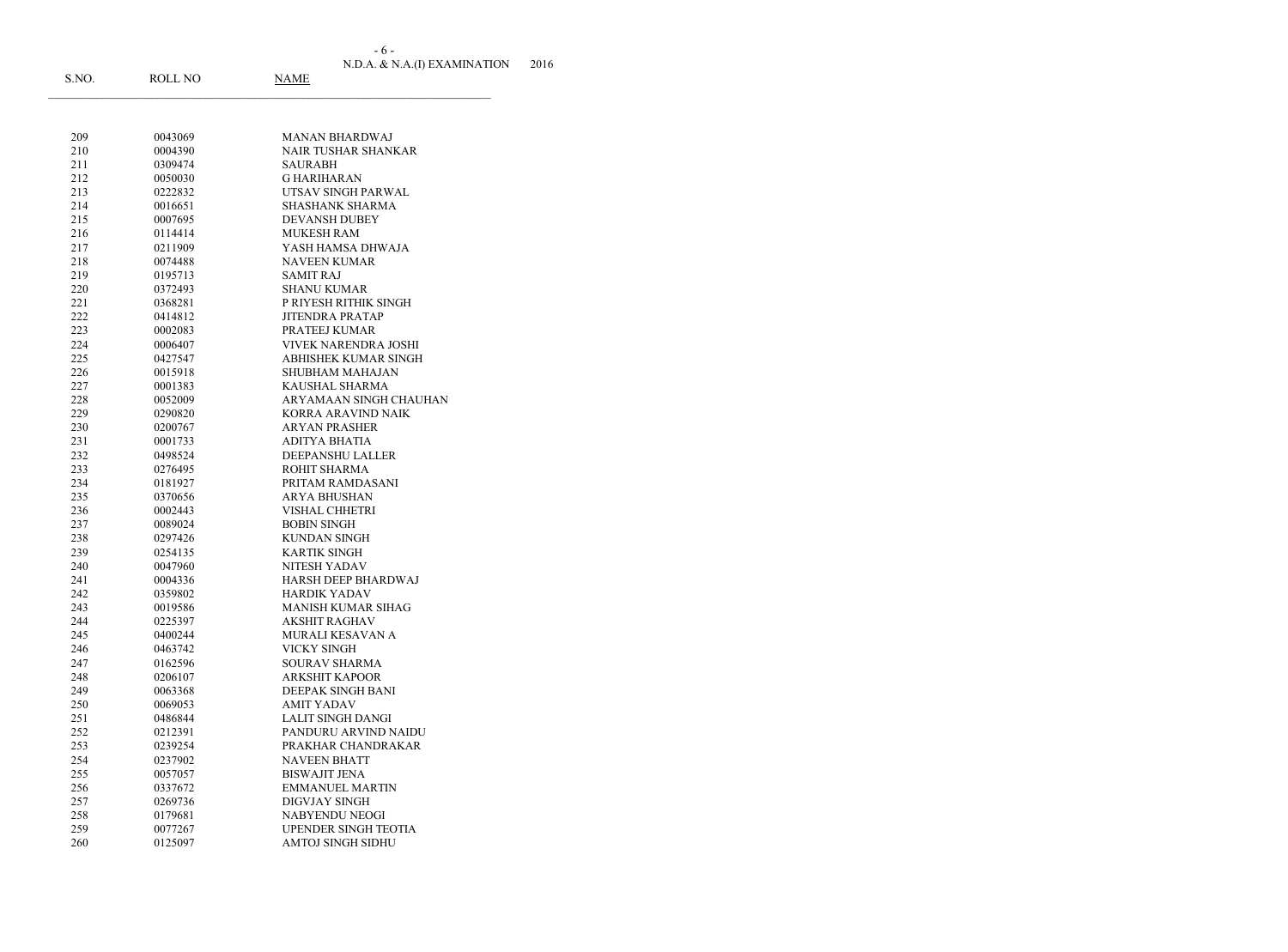N.D.A. & N.A.(I) EXAMINATION 2016 S.NO. ROLL NO NAME - 7 -

| 261 | 0231699 | ANKUSH                      |
|-----|---------|-----------------------------|
| 262 | 0453408 | <b>GURKAMAL SINGH DHAMI</b> |
| 263 | 0285367 | <b>SUBHAM KUMAR MISHRA</b>  |
| 264 | 0060810 | YOGESH MISHRA               |
| 265 | 0002980 | U S R NITISH CHANDRA KIRAN  |
| 266 | 0123209 | <b>JOSHI SHAUNAK VINAY</b>  |
| 267 | 0075084 | VIKRANT SINGH KUNDU         |
| 268 | 0060446 | SHAIKH EESHAN ZAKIR HUSSAIN |
| 269 | 0285573 | AJAY U                      |
| 270 | 0502193 | <b>ROHAN GOSWAMI</b>        |
| 271 | 0325617 | <b>AMAN KHAN</b>            |
| 272 | 0491155 | <b>DEVANSH SHAHI</b>        |
| 273 | 0212256 | ANUBHAV SINGH CHANDEL       |
| 274 | 0045099 | <b>RAJA SINGH</b>           |
| 275 | 0051158 | MEHUL LOHUMI                |
| 276 | 0071005 | <b>MANOJ M SHETTAR</b>      |
| 277 | 0004012 | ABHINAV KUTLEHRIA           |
| 278 | 0002268 | KOHINKAR PRASAD BALKRISHNA  |
| 279 | 0048502 | PRAKALP VIKAS TETE          |
| 280 | 0258348 | <b>JAIDEEP</b>              |
| 281 | 0006950 | HITESH KUMAR YADAV          |
| 282 | 0041633 | <b>NAVEEN SINGH</b>         |
| 283 | 0501728 | <b>HARJI GURJAR</b>         |
| 284 | 0402234 | <b>ARPIT DUHAN</b>          |
| 285 | 0000552 | <b>ABHISHEK SHARMA</b>      |
| 286 | 0007476 | <b>S SURYA KIRAN</b>        |
| 287 | 0034521 | <b>SANKALP GUPTA</b>        |
| 288 | 0089761 | VIJAY ADHIKARI              |
| 289 | 0302907 | <b>SATYAM MISHRA</b>        |
| 290 | 0029105 | <b>SHIKHAR THAPA</b>        |
| 291 | 0001132 | <b>SHASHWAT DIXIT</b>       |
| 292 | 0291683 | <b>HARSHIT R ARMARKAR</b>   |
| 293 | 0399497 | <b>GAURAV KUMAR</b>         |
| 294 | 0070233 | <b>SAURAV YADAV</b>         |
| 295 | 0268354 | RAVISH KUMAR TRIPATHI       |
| 296 | 0004004 | PINAKI ADHIKARI             |
| 297 | 0295474 | PRAJJWAL YADAV              |
| 298 | 0147129 | PUNEET KUMAR                |
| 299 | 0250592 | AKSHAT KAUSHAL              |
| 300 | 0034613 | <b>ANKIT THAPA</b>          |
| 301 | 0124934 | ASHISH KHATTRI              |
| 302 | 0047491 | <b>MUKUL ALE</b>            |
| 303 | 0010922 | <b>TARLE URMIL DATTA</b>    |
| 304 | 0028990 | KUNAL VARSHNEY              |
| 305 | 0415988 | PRANAV KUMAR                |
| 306 | 0185013 | <b>AMANJEET SINGH</b>       |
| 307 | 0283039 | <b>SARVESH KUMAR</b>        |
| 308 | 0270633 | PRADHYOT ANANYA GUPTA       |
| 309 | 0479130 | RAJDEEP SINGH RANAWAT       |
| 310 | 0385883 | HIMANSHU JOSHI              |
| 311 | 0013277 | <b>KANISHK PANDEY</b>       |
| 312 | 0014270 | <b>SAURAV KUMAR SINGH</b>   |
|     |         |                             |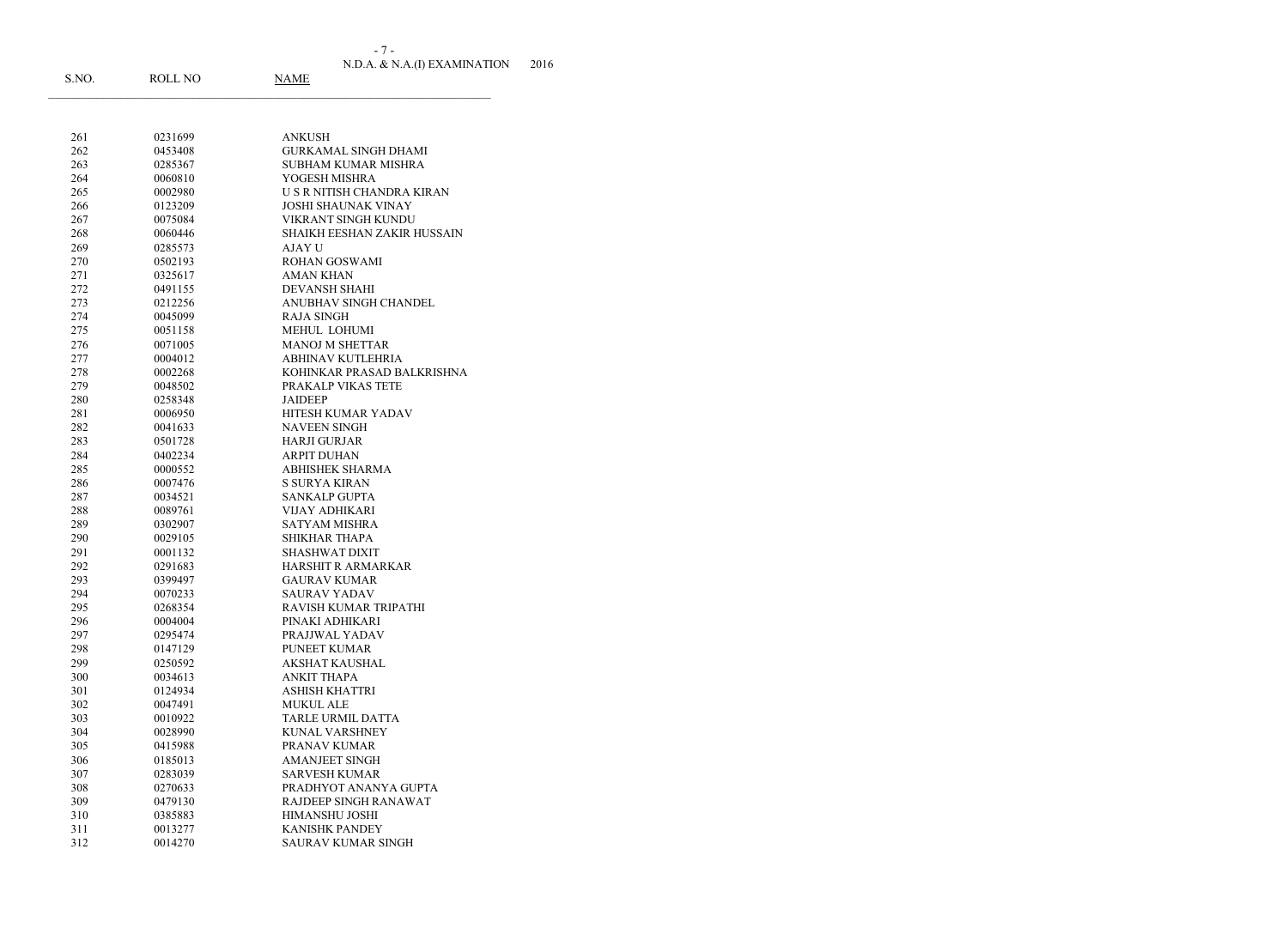- 8 -

| - 8 -                        |      |
|------------------------------|------|
| N.D.A. & N.A.(I) EXAMINATION | 2016 |

| S.NO. | <b>ROLL NO</b> | NAME                         |
|-------|----------------|------------------------------|
|       |                |                              |
| 313   | 0218692        | NIKHIL BHARTI                |
| 314   | 0149836        | ADITYA KUMAR SINGH           |
| 315   | 0087597        | <b>MANISH MANOJ PRADHAN</b>  |
| 316   | 0385014        | <b>ABHIT MAYANK</b>          |
| 317   | 0039821        | <b>AVINASH SHARMA</b>        |
| 318   | 0310623        | PUSHKAR KUMAR MISHRA         |
| 319   | 0006427        | <b>LOVE PATEL</b>            |
| 320   | 0278642        | <b>HIMALAYA GUPTA</b>        |
| 321   | 0062203        | KANDHARE OMPRASAD AJAY       |
| 322   | 0220289        | <b>ASHISH KUMAR</b>          |
| 323   | 0000676        | <b>DEEPAK KUMAR</b>          |
| 324   | 0494364        | DEEPAK KUMAWAT               |
| 325   | 0010750        | HRIDYANGAM GARG              |
| 326   | 0387677        | <b>MOHIT PANDEY</b>          |
| 327   | 0244549        | SHANTANU SINGHAL             |
| 328   | 0000145        | <b>VISHAL DAGAR</b>          |
| 329   | 0220120        | <b>ABHIT SINGH</b>           |
| 330   | 0407838        | <b>ABHISHEK SINGH</b>        |
| 331   | 0351473        | <b>AYUSH SHUKLA</b>          |
| 332   | 0082107        | <b>AKSHET SHARMA</b>         |
| 333   | 0451425        | <b>BHARTENDU NIGAM</b>       |
| 334   | 0000819        | <b>SHASHANK JOSHI</b>        |
| 335   | 0169388        | <b>AMIT</b>                  |
| 336   | 0047008        | <b>SAKET SHANKAR</b>         |
| 337   | 0001512        | AKSHAT G SABHARWAL           |
| 338   | 0134052        | YUGAM YADAV                  |
| 339   | 0201527        | <b>DIVYH MISHRA</b>          |
| 340   | 0001212        | ANKUSH CHOUDHARY             |
| 341   | 0291830        | AYAAN ALI                    |
| 342   | 0300732        | <b>AKASH SANJAY SHELKE</b>   |
| 343   | 0284223        | <b>RAJNISH KUMAR</b>         |
| 344   | 0216620        | <b>VIVEK KUMAR</b>           |
| 345   | 0009957        | KALE SHAHU SANJAY            |
| 346   | 0325288        | <b>BHARATH MURALI</b>        |
| 347   | 0078007        | TUSHAR KUMAR                 |
| 348   | 0023490        | PRASHANT SHUKLA              |
| 349   | 0006868        | <b>TARANJEET SINGH</b>       |
| 350   | 0195537        | <b>MEGH PANT</b>             |
| 351   | 0023768        | DEVASHISH PANDEY             |
| 352   | 0238426        | <b>SHUBHAM KUMAR</b>         |
| 353   | 0001541        | UPENDRA PRATAP SINGH TOMAR   |
| 354   | 0142916        | <b>SUGUN B DAS</b>           |
| 355   | 0063003        | JADHAV MANGESH EKNATHRAO     |
| 356   | 0021178        | DEBANG KRISHNA BORA          |
| 357   | 0024791        | <b>DINKAR KUMAR</b>          |
| 358   | 0048771        | KADARU MOHITH SANTHOSH       |
| 359   | 0070998        | SHRAVANKUMAR P AKKATANGERHAL |
| 360   | 0000675        | PRATEEK YADAV                |
| 361   | 0003996        | AJAI BANSALA                 |
| 362   | 0106237        | <b>JOEL P THAMPI</b>         |
| 363   | 0455184        | <b>VISHESH JAIN</b>          |
| 364   | 0185172        | YASH SINGH                   |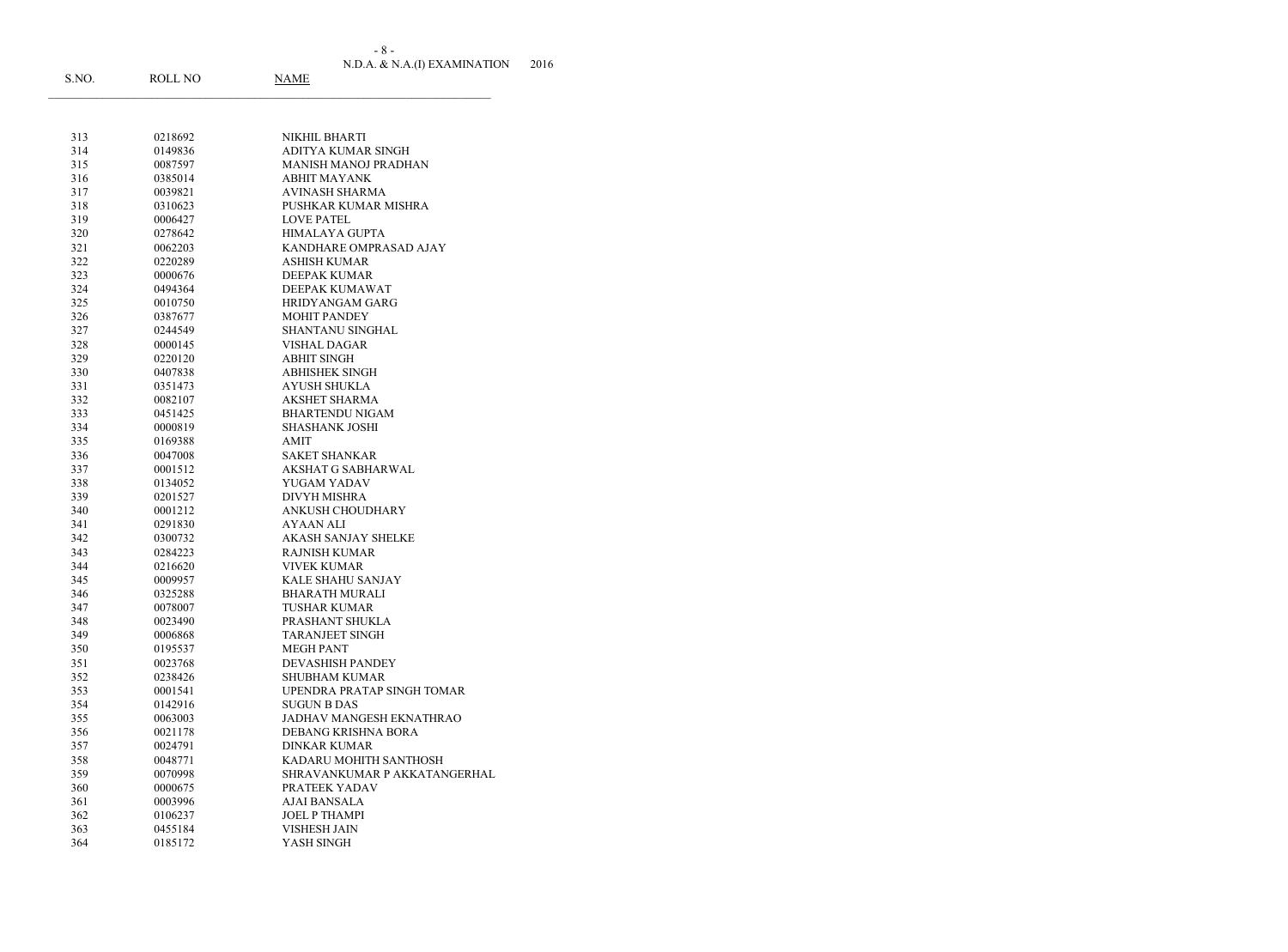N.D.A. & N.A.(I) EXAMINATION 2016 - 9 -

| S.NO.      | <b>ROLL NO</b>     | <u>NAME</u>                                |
|------------|--------------------|--------------------------------------------|
|            |                    |                                            |
|            |                    |                                            |
| 365        | 0293187            | <b>BRAJESH KUMAR</b>                       |
| 366        | 0240371            | <b>ATUL KUMAR</b>                          |
| 367        | 0083843            | ABHISHEK DHAUNDIYAL                        |
| 368        | 0006242            | <b>VIJAY KUMAR</b>                         |
| 369        | 0380394            | YASH POONIA                                |
| 370        | 0056920            | <b>DIVYANSH JOSHI</b>                      |
| 371        | 0262193            | ROHIT GODARA                               |
| 372        | 0019530            | PRANSHU SHARMA<br><b>RITWIK ARYA</b>       |
| 373        | 0297095            |                                            |
| 374        | 0034901            | <b>AVINASH MEEL</b><br><b>ADITYA SINGH</b> |
| 375<br>376 | 0462316<br>0437103 | <b>SARIT SINGH CHAUHAN</b>                 |
| 377        | 0005646            | <b>NAVDEEP BUDHWAR</b>                     |
| 378        | 0473502            | <b>ANUJ KUMAR</b>                          |
| 379        | 0014803            | ANURAG TRIGUNAYAK                          |
| 380        | 0019049            | <b>BHARAT BHUSHAN SANGAR</b>               |
| 381        | 0317727            | <b>AKHIL JAKHAR</b>                        |
| 382        | 0204935            | <b>KARTIKEY AGARWAL</b>                    |
| 383        | 0060137            | <b>ROHIT TIWARI</b>                        |
| 384        | 0399848            | <b>JITIN JAMDAGNI</b>                      |
| 385        | 0140475            | <b>SHUBHAM KUMAR SINGH</b>                 |
| 386        | 0060010            | <b>SAURAV ROY</b>                          |
| 387        | 0418241            | TANISHQ KUSHWAHA                           |
| 388        | 0000423            | <b>ANURAG SINHA</b>                        |
| 389        | 0013173            | PRATEEK AGRAHARI                           |
| 390        | 0065680            | <b>SAHIL SHARMA</b>                        |
| 391        | 0266348            | SHASHINDRA KUMAR SINGH                     |
| 392        | 0269406            | <b>ASHISH YADAV</b>                        |
| 393        | 0017916            | <b>SAHIL PHONSA</b>                        |
| 394        | 0095036            | <b>ROHIT THAKUR</b>                        |
| 395        | 0027382            | <b>ADITYA PANDEY</b>                       |
| 396        | 0483565            | <b>NAVREET SINGH</b>                       |
| 397        | 0400722            | HITESH KUMAR DHINDHWAL                     |
| 398        | 0235485            | NAGVINDER SINGH RANDHAWA                   |
| 399        | 0004003            | ABHINASH KUMAR                             |
| 400        | 0044897            | SIDDHARTH MISRA                            |
| 401        | 0000164            | <b>SAURAB B GODSE</b>                      |
| 402        | 0007822            | <b>SPARSH BANGWAL</b>                      |
| 403        | 0028899            | <b>ARUNVEER SINGH</b>                      |
| 404        | 0288889            | HARSHWARDHAN SHARMA                        |
| 405        | 0060600            | KULKARNI ABHISHEK UPENDRA                  |
| 406        | 0015623            | ANURAG SINGH GAUTAM                        |
| 407        | 0071485            | SANTOSH BASAVARAJ LAMANI                   |
| 408        | 0038270            | <b>MANISH</b>                              |
| 409        | 0027924            | <b>JASLEEN SINGH</b>                       |
| 410        | 0368216            | <b>JASDEEP SINGH</b>                       |
| 411        | 0239234            | VAIBHAV KUMAR DUBEY                        |
| 412        | 0325618            | <b>AMIT KUMAR</b>                          |
| 413        | 0214855            | DIVYANSH PANGHAL                           |
| 414        | 0060642            | <b>VIVEK SINGH</b>                         |
| 415        | 0212224            | <b>GAURAV KUMAR</b>                        |
| 416        | 0000355            | ROCKY KUMAR                                |